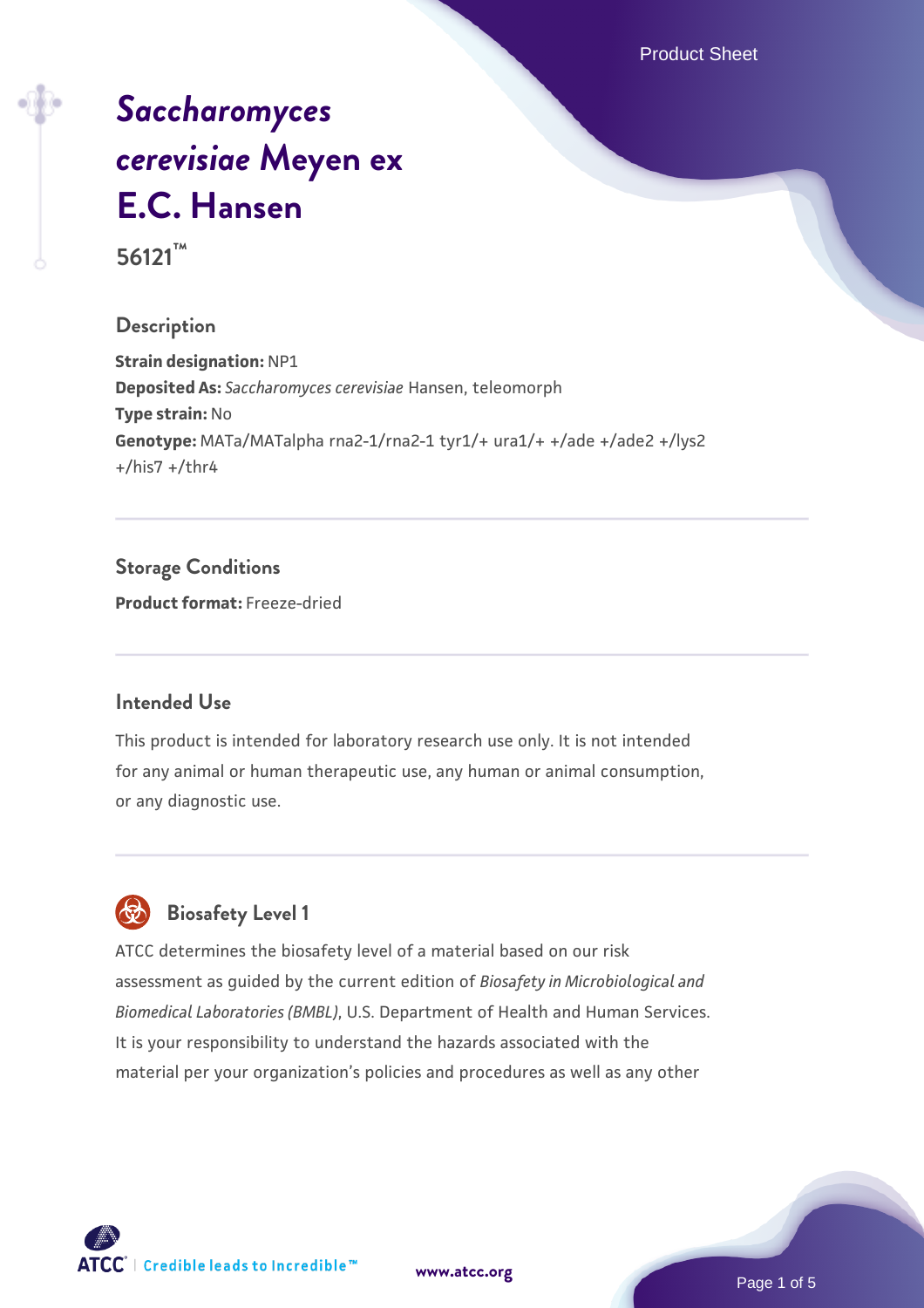### **[Saccharomyces cerevisiae](https://www.atcc.org/products/56121)** [Meyen ex E.C. Hansen](https://www.atcc.org/products/56121) **56121**

applicable regulations as enforced by your local or national agencies.

ATCC highly recommends that appropriate personal protective equipment is always used when handling vials. For cultures that require storage in liquid nitrogen, it is important to note that some vials may leak when submersed in liquid nitrogen and will slowly fill with liquid nitrogen. Upon thawing, the conversion of the liquid nitrogen back to its gas phase may result in the vial exploding or blowing off its cap with dangerous force creating flying debris. Unless necessary, ATCC recommends that these cultures be stored in the vapor phase of liquid nitrogen rather than submersed in liquid nitrogen.

### **Certificate of Analysis**

For batch-specific test results, refer to the applicable certificate of analysis that can be found at www.atcc.org.

### **Growth Conditions**

**Medium:**  [ATCC Medium 1245: YEPD](https://www.atcc.org/-/media/product-assets/documents/microbial-media-formulations/1/2/4/5/atcc-medium-1245.pdf?rev=705ca55d1b6f490a808a965d5c072196) **Temperature:** 25°C

### **Material Citation**

If use of this material results in a scientific publication, please cite the material in the following manner: *Saccharomyces cerevisiae* Meyen ex E.C. Hansen (ATCC 56121)



**[www.atcc.org](http://www.atcc.org)**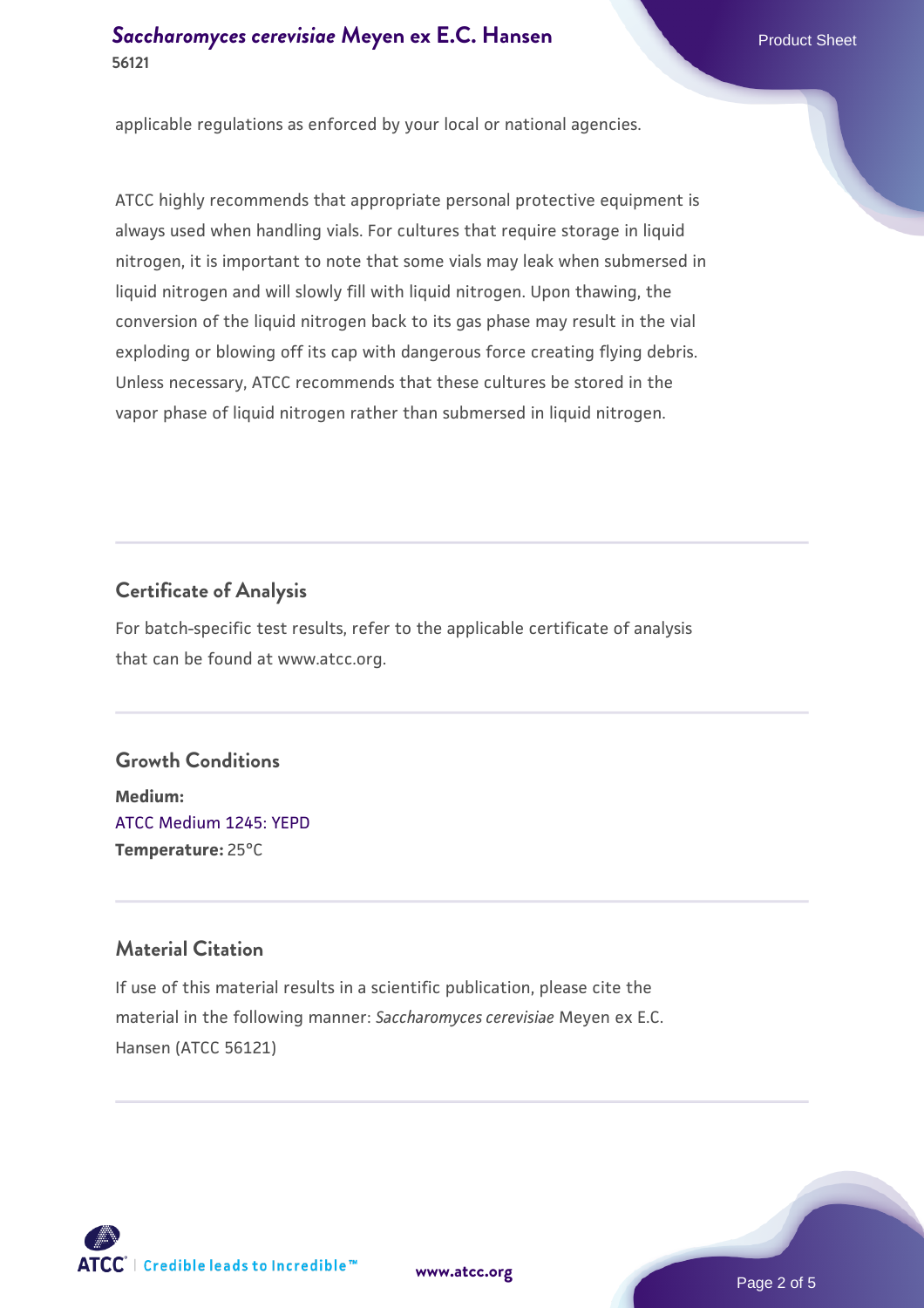# **[Saccharomyces cerevisiae](https://www.atcc.org/products/56121)** [Meyen ex E.C. Hansen](https://www.atcc.org/products/56121)

**56121**

### **References**

References and other information relating to this material are available at www.atcc.org.

### **Warranty**

The product is provided 'AS IS' and the viability of ATCC® products is warranted for 30 days from the date of shipment, provided that the customer has stored and handled the product according to the information included on the product information sheet, website, and Certificate of Analysis. For living cultures, ATCC lists the media formulation and reagents that have been found to be effective for the product. While other unspecified media and reagents may also produce satisfactory results, a change in the ATCC and/or depositor-recommended protocols may affect the recovery, growth, and/or function of the product. If an alternative medium formulation or reagent is used, the ATCC warranty for viability is no longer valid. Except as expressly set forth herein, no other warranties of any kind are provided, express or implied, including, but not limited to, any implied warranties of merchantability, fitness for a particular purpose, manufacture according to cGMP standards, typicality, safety, accuracy, and/or noninfringement.

### **Disclaimers**

This product is intended for laboratory research use only. It is not intended for any animal or human therapeutic use, any human or animal consumption, or any diagnostic use. Any proposed commercial use is prohibited without a license from ATCC.

While ATCC uses reasonable efforts to include accurate and up-to-date information on this product sheet, ATCC makes no warranties or representations as to its accuracy. Citations from scientific literature and



**[www.atcc.org](http://www.atcc.org)**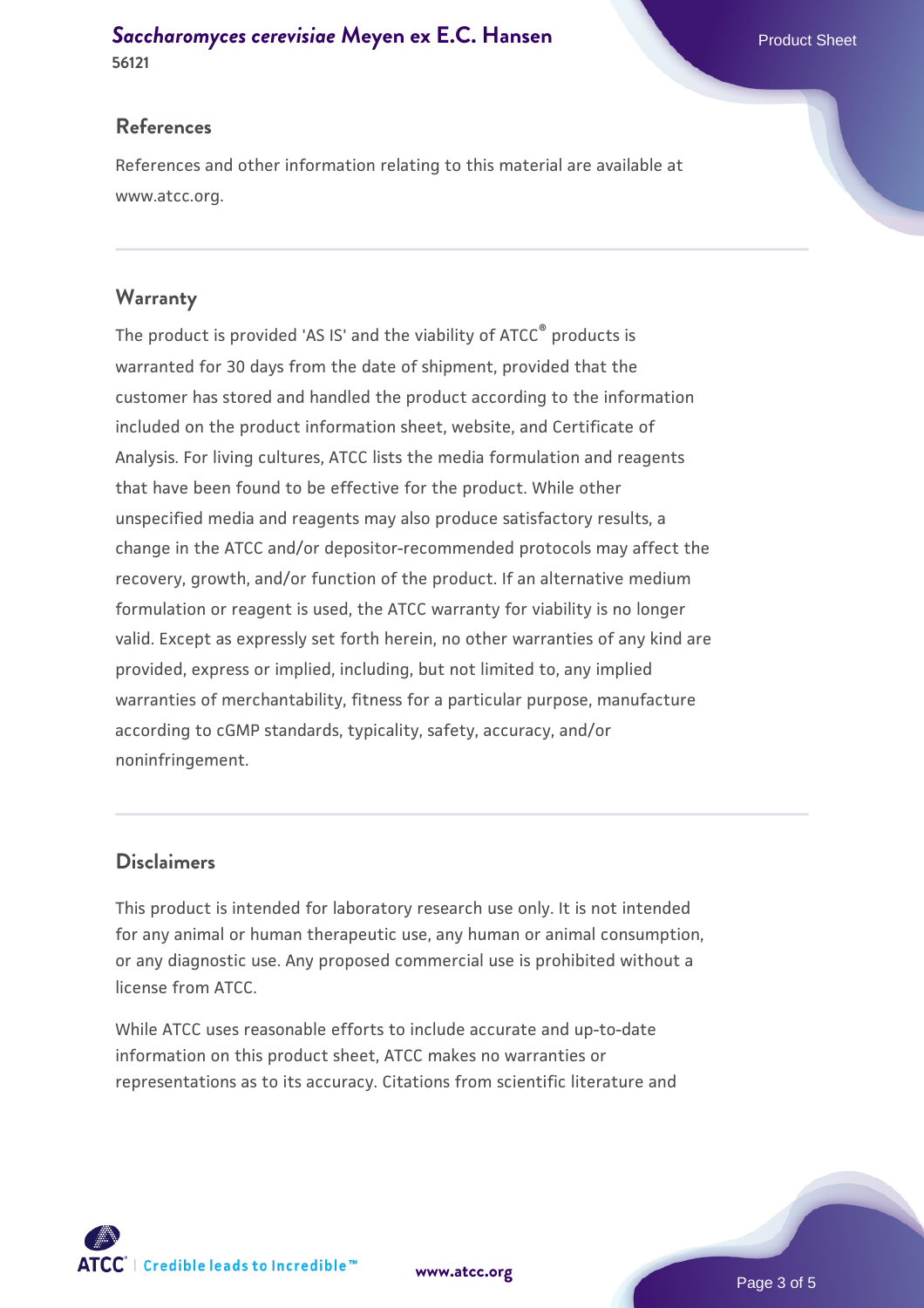patents are provided for informational purposes only. ATCC does not warrant that such information has been confirmed to be accurate or complete and the customer bears the sole responsibility of confirming the accuracy and completeness of any such information.

This product is sent on the condition that the customer is responsible for and assumes all risk and responsibility in connection with the receipt, handling, storage, disposal, and use of the ATCC product including without limitation taking all appropriate safety and handling precautions to minimize health or environmental risk. As a condition of receiving the material, the customer agrees that any activity undertaken with the ATCC product and any progeny or modifications will be conducted in compliance with all applicable laws, regulations, and guidelines. This product is provided 'AS IS' with no representations or warranties whatsoever except as expressly set forth herein and in no event shall ATCC, its parents, subsidiaries, directors, officers, agents, employees, assigns, successors, and affiliates be liable for indirect, special, incidental, or consequential damages of any kind in connection with or arising out of the customer's use of the product. While reasonable effort is made to ensure authenticity and reliability of materials on deposit, ATCC is not liable for damages arising from the misidentification or misrepresentation of such materials.

Please see the material transfer agreement (MTA) for further details regarding the use of this product. The MTA is available at www.atcc.org.

### **Copyright and Trademark Information**

© ATCC 2021. All rights reserved. ATCC is a registered trademark of the American Type Culture Collection.

### **Revision**

This information on this document was last updated on 2021-05-19



**[www.atcc.org](http://www.atcc.org)**